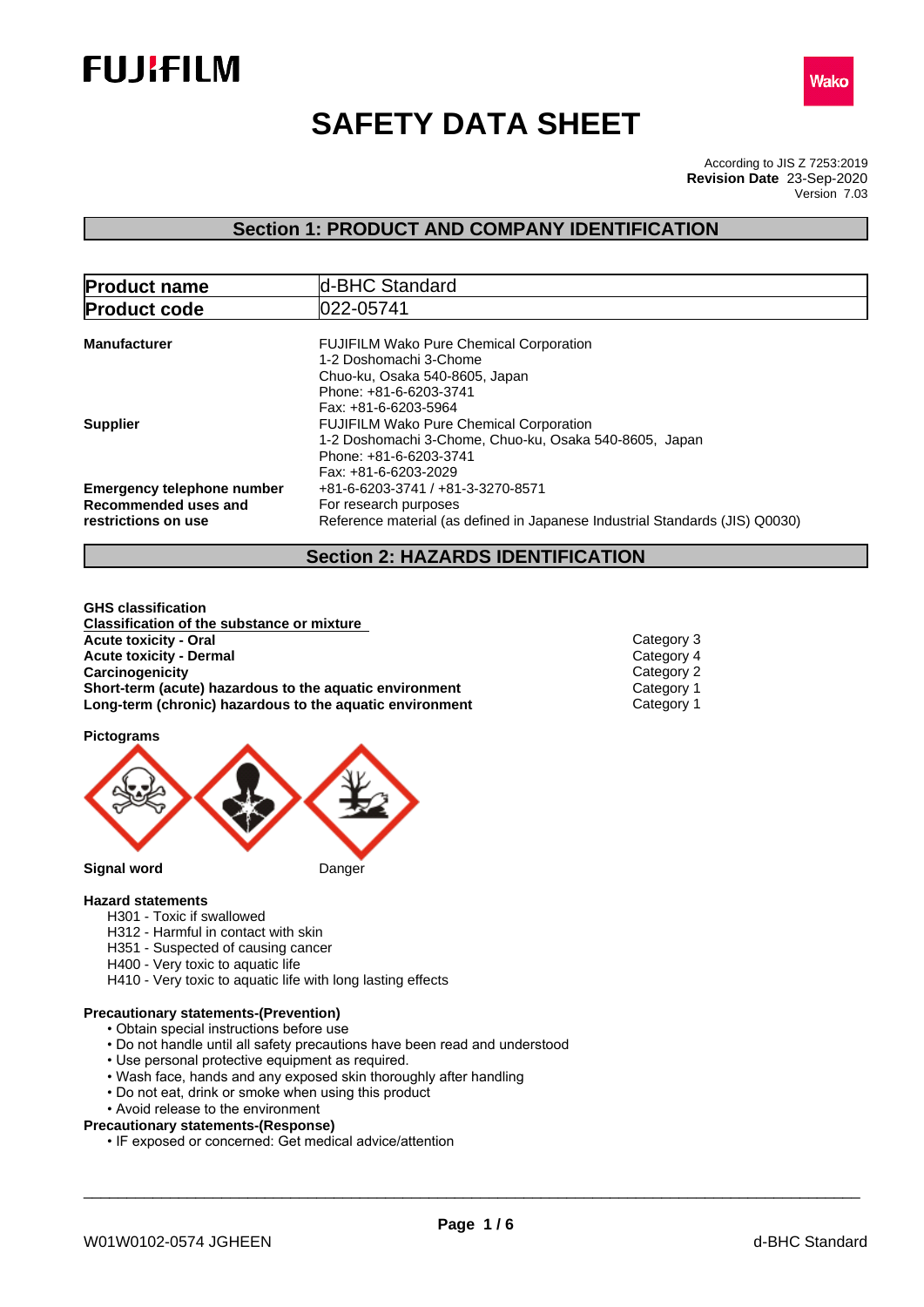- IF ON SKIN: Wash with plenty of soap and water
- Call a POISON CENTER or doctor/physician if you feel unwell.
- Wash contaminated clothing before reuse.
- IF SWALLOWED: Immediately call a POISON CENTER or doctor/physician
- Rinse mouth.
- Collect spillage

#### **Precautionary statements-(Storage)**

• Store locked up.

**Precautionary statements-(Disposal)**

• Dispose of contents/container to an approved waste disposal plant

## **Others**

**Other hazards** Not available

## **Section 3: COMPOSITION/INFORMATION ON INGREDIENTS**

**Single Substance or Mixture** Substance

#### **Formula** C6H6Cl6

| <b>Chemical Name</b>          | Weight-% | <b>Molecular weight</b> | <b>ENCS</b>              | <b>ISHL No.</b>  | <b>CAS RN</b> |  |
|-------------------------------|----------|-------------------------|--------------------------|------------------|---------------|--|
| delta<br>a-Hexachlorocvclohel | 98.0     | 290.83                  | -2250<br>$(9)-1652(3)-2$ | $\rightarrow$ 28 | 319-86-8      |  |
| xane                          |          |                         |                          |                  |               |  |

**Impurities and/or Additives**: Not applicable

## **Section 4: FIRST AID MEASURES**

#### **Inhalation**

Remove to fresh air. If symptoms persist, call a physician.

**Skin contact**

Wash off immediately with soap and plenty of water. If symptoms persist, call a physician.

#### **Eye contact**

IF IN EYES: Rinse cautiously with water for several minutes. Remove contact lenses, if present and easy to do. Continue rinsing. Immediate medical attention is required.

#### **Ingestion**

Rinse mouth. Never give anything by mouth to an unconscious person. Call a physician or poison control center immediately. Do not induce vomiting without medical advice.

#### **Protection of first-aiders**

Use personal protective equipment as required.

**Section 5: FIRE FIGHTING MEASURES**

#### **Suitable extinguishing media**

Water spray (fog), Carbon dioxide (CO2), Foam, Extinguishing powder, Sand

**Unsuitable extinguishing media**

No information available

#### **Specific hazards arising from the chemical product**

Thermal decomposition can lead to release of irritating and toxic gases and vapors.

## **Special extinguishing method**

## No information available

## **Special protective actions for**

#### **fire-fighters**

Use personal protective equipment as required.Firefighters should wear self-contained breathing apparatus and full firefighting turnout gear.

## **Section 6: ACCIDENTAL RELEASE MEASURES**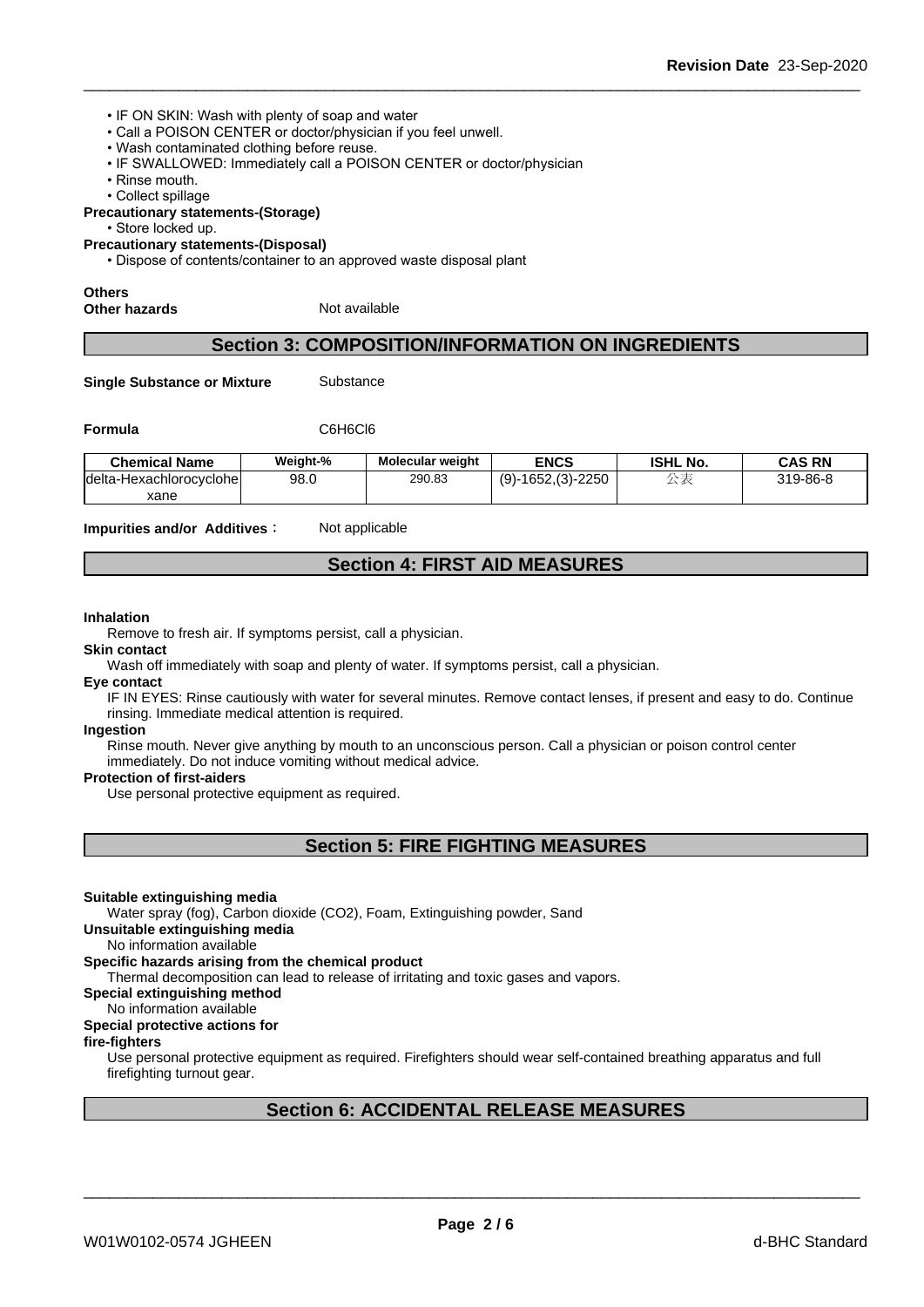#### **Personal precautions, protective equipment and emergency procedures**

For indoor, provide adequate ventilation process until the end of working. Deny unnecessary entry other than the people involved by, for example, using a rope. While working, wear appropriate protective equipments to avoid adhering it on skin, or inhaling the gas. Work from windward, and retract the people downwind.

#### **Environmental precautions**

To be careful not discharged to the environment without being properly handled waste water contaminated.

**Methods and materials for contaminent and methods and materials for cleaning up**

Sweep up and gather scattered particles, and collect it in an empty airtight container.

**Recoverly, neutralization**

No information available

#### **Secondary disaster prevention measures**

Clean contaminated objects and areas thoroughly observing environmental regulations.

## **Section 7: HANDLING AND STORAGE**

#### **Handling**

#### **Technical measures**

Avoid contact with strong oxidizing agents. Use with local exhaust ventilation.

**Precautions**

Do not rough handling containers, such as upsetting, falling, giving a shock, and dragging. Prevent leakage, overflow, and scattering. Not to generate steam and dust in vain. Seal the container after use. After handling, wash hands and face, and then gargle. In places other than those specified, should not be smoking or eating and drinking. Should not be brought contaminated protective equipment and gloves to rest stops. Deny unnecessary entry of non-emergency personnel to the handling area.

### **Safety handling precautions**

Avoid contact with skin, eyes or clothing. Use personal protective equipment as required.

| <b>Storage</b>            |                                                                                                        |
|---------------------------|--------------------------------------------------------------------------------------------------------|
| Safe storage conditions   |                                                                                                        |
| <b>Storage conditions</b> | Keep container protect from light tightly closed. Store in a cool (2-10 °C) place. Store<br>locked up. |
| Safe packaging material   | Glass                                                                                                  |
| Incompatible substances   | Strong oxidizing agents                                                                                |
|                           |                                                                                                        |

## **Section 8: EXPOSURE CONTROLS/PERSONAL PROTECTION**

#### **Engineering controls**

In case of indoor workplace, seal the source or use a local exhaust system. Provide the safety shower facility, and handand eye-wash facility. And display their position clearly.

**Exposure limits** This product, as supplied, does not contain any hazardous materials with occupational exposure limits established by the region specific regulatory bodies.

| Personal protective equipment                         |                      |
|-------------------------------------------------------|----------------------|
| <b>Respiratory protection</b>                         | Dust mask            |
| <b>Hand protection</b>                                | Protection gloves    |
| Eye protection                                        | protective eyeglasse |
| Skin and body protection                              | Long-sleeved work    |
| <b>General hygiene considerations</b>                 |                      |
| Handle in accordance with good industrial hygiene and |                      |

**Rust mask Hand rotection gloves** rotective eyeglasses or chemical safety goggles **Shing-sleeved work clothes** 

with good industrial hygiene and safety practice.

## **Section 9: PHYSICAL AND CHEMICAL PROPERTIES**

**Form Color** white **Color** white **Color** white **Color** white **Color** white **Color Color Color Color Color Color Color Color Color Color Color Color Color Color Color Color Color Color Color Appearance** crystals - crystalline powder or mass **Odor Odor Odorless Odorless Odorless Odorless Melting point/freezing point** 138 - 141 °C **Boiling point, initial boiling point and boiling range** No data available **Flammability** No data available **Evaporation rate:** No data available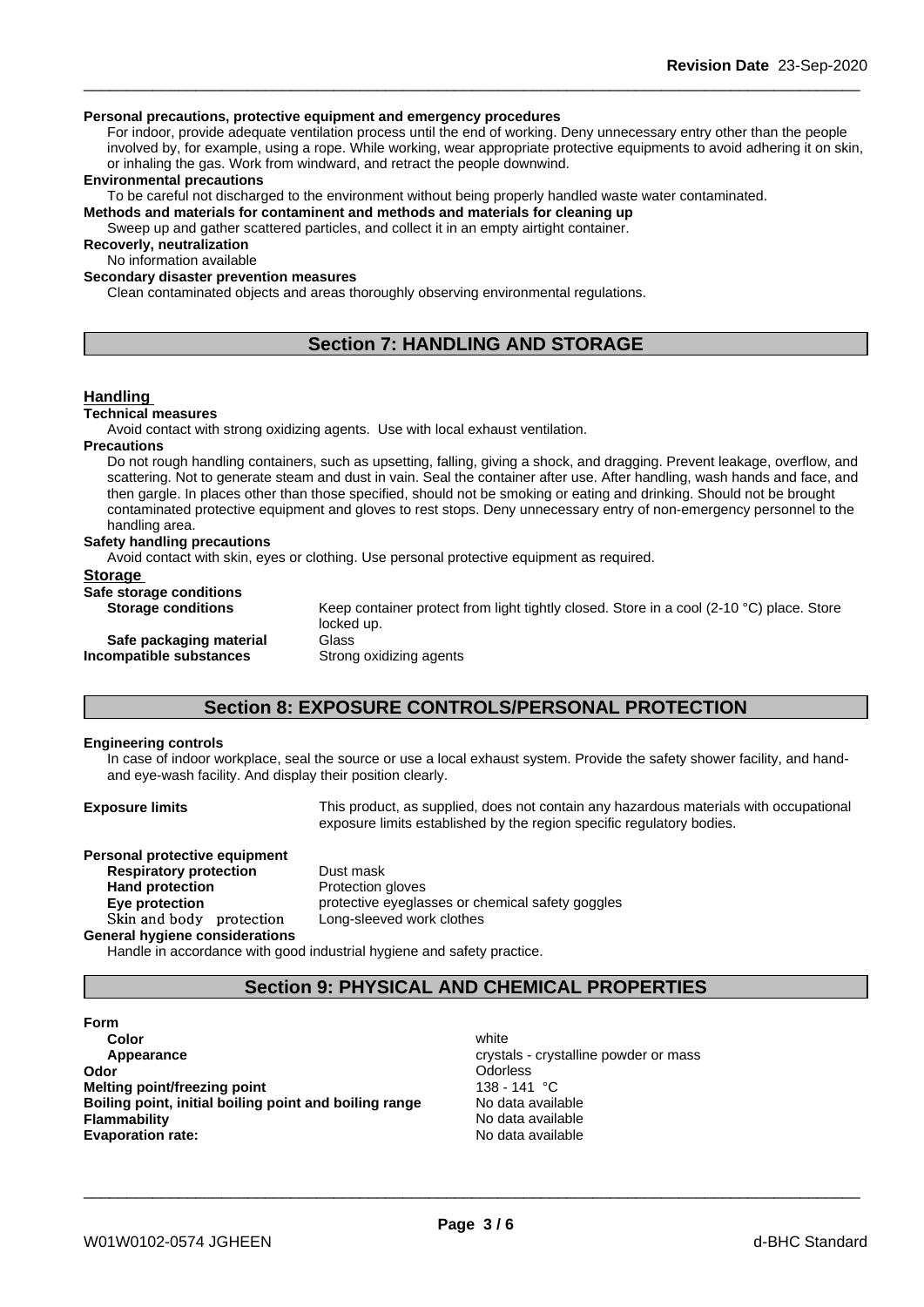**Flammability (solid, gas):** No data available **Upper/lower flammability or explosive limits Upper** :<br> **Lower** :<br> **Lower** :<br> **Lower** : **Lower** : **Lower** : **Constant Constant Constant Constant Constant Constant Constant Constant Constant Constant Constant Constant Constant Constant Constant Constant Constant Constant Constant Constant Constant Constant Con Auto-ignition temperature:**<br> **Decomposition temperature:** No data available **Decomposition temperature: pH** No data available **Viscosity (coefficient of viscosity)** No data available **Dynamic viscosity** No data available **n-Octanol/water partition coefficient:(log Pow)** No data available **Vapour pressure**<br> **Specific Gravity / Relative density**<br> **Specific Gravity / Relative density**<br> **No data available Specific Gravity / Relative density Vapour density No data available Particle characteristics** No data available

**Flash point** No data available **Solubilities acetone : soluble . water : practically insoluble, or insoluble .**  $\blacksquare$ 

## **Section 10: STABILITY AND REACTIVITY**

#### **Stability**

**Reactivity** No data available **Chemical stability** May be altered by light. **Hazardous reactions** None under normal processing **Conditions to avoid** Extremes of temperature and direct sunlight **Incompatible materials** Strong oxidizing agents **Hazardous decomposition products** Carbon monooxide (CO), Carbon dioxide (CO2), Halides

## **Section 11: TOXICOLOGICAL INFORMATION**

| <b>Acute toxicity</b>       |             |                    |                        |  |
|-----------------------------|-------------|--------------------|------------------------|--|
| <b>Chemical Name</b>        | Oral LD50   | <b>Dermal LD50</b> | <b>Inhalation LC50</b> |  |
| delta-Hexachlorocyclohexane | Rat<br>a/ka | N/A                | N/A                    |  |

| Skin irritation/corrosion         | No data available |
|-----------------------------------|-------------------|
| Serious eve damage/ irritation    | No data available |
| Respiratory or skin sensitization | No data available |
| Reproductive cell mutagenicity    | No data available |
| Carcinogenicity                   |                   |

| <b>Chemical Name</b>                               | <b>NTP</b> | <b>IARC</b>       | <b>ACGIH</b> | <b>JSOH (Japan)</b> |  |
|----------------------------------------------------|------------|-------------------|--------------|---------------------|--|
| delta-Hexachlorocyclohexane                        |            | Group 2B          |              |                     |  |
| 319-86-8                                           |            |                   |              |                     |  |
| <b>Reproductive toxicity</b>                       |            | No data available |              |                     |  |
| <b>STOT-single exposure</b>                        |            | No data available |              |                     |  |
| <b>STOT-repeated exposure</b><br>No data available |            |                   |              |                     |  |
| <b>Aspiration hazard</b>                           |            | No data available |              |                     |  |

## **Section 12: ECOLOGICAL INFORMATION**

**Ecotoxicity** No information available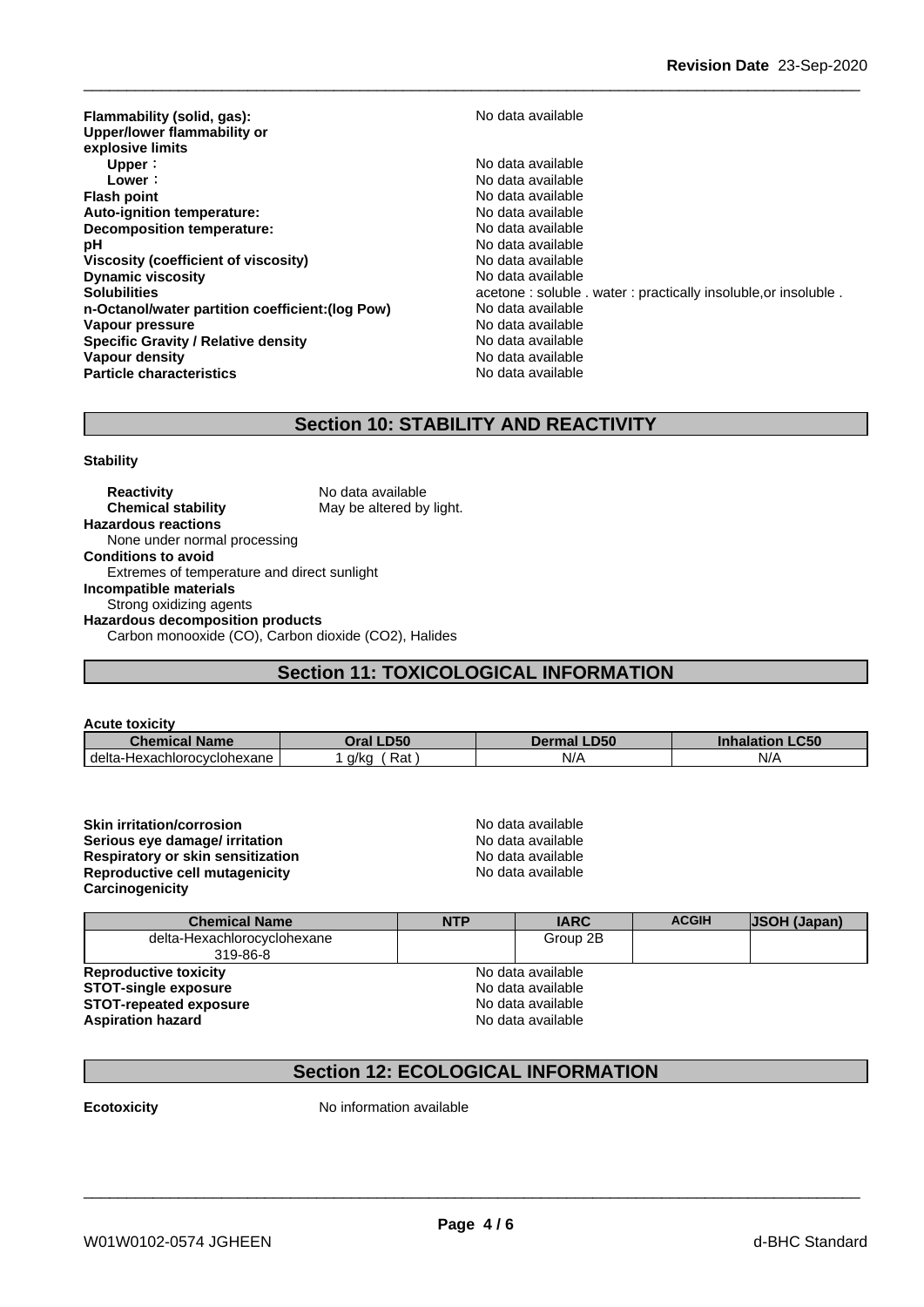**Other data** No data available

**Persistence and degradability** No information available<br>**Bioaccumulative potential** No information available **Bioaccumulative potential<br>Mobility in soil Hazard** to the ozone layer **Mobility**

**No information available**<br>**No information available** 

## **Section 13: DISPOSAL CONSIDERATIONS**

#### **Waste from residues**

Disposal should be in accordance with applicable regional, national and local laws and regulations. **Contaminated container and contaminated packaging**

Disposal should be in accordance with applicable regional, national and local laws and regulations.

## **Section 14: TRANSPORT INFORMATION**

| <b>ADR/RID</b>                   |                                                            |
|----------------------------------|------------------------------------------------------------|
| UN number                        | <b>UN2811</b>                                              |
| Proper shipping name:            | Toxic solid, organic, n.o.s. (delta-Hexachlorocyclohexane) |
| UN classfication                 | 6.1                                                        |
| <b>Subsidiary hazard class</b>   |                                                            |
| Packing group                    | Ш                                                          |
| <b>Marine pollutant</b>          | Yes                                                        |
| IMDG                             |                                                            |
| UN number                        | <b>UN2811</b>                                              |
| Proper shipping name:            | Toxic solid, organic, n.o.s. (delta-Hexachlorocyclohexane) |
| <b>UN classfication</b>          | 6.1                                                        |
| <b>Subsidiary hazard class</b>   |                                                            |
| Packing group                    | Ш                                                          |
| <b>Marine pollutant (Sea)</b>    | Yes                                                        |
| Transport in bulk according to   | No information available                                   |
| Annex II of MARPOL 73/78 and     |                                                            |
| the IBC Code                     |                                                            |
| IATA                             |                                                            |
| <b>UN number</b>                 | <b>UN2811</b>                                              |
| Proper shipping name:            | Toxic solid, organic, n.o.s. (delta-Hexachlorocyclohexane) |
| UN classfication                 | 6.1                                                        |
| <b>Subsidiary hazard class</b>   |                                                            |
| Packing group                    | Ш                                                          |
| <b>Environmentally Hazardous</b> | Yes                                                        |
| <b>Substance</b>                 |                                                            |

## **Section 15: REGULATORY INFORMATION**

| <b>International Inventories</b> |                                                                                                               |
|----------------------------------|---------------------------------------------------------------------------------------------------------------|
| <b>EINECS/ELINCS</b>             | Listed                                                                                                        |
| <b>TSCA</b>                      | Listed                                                                                                        |
| Japanese regulations             |                                                                                                               |
| <b>Fire Service Act</b>          | Not applicable                                                                                                |
| <b>Poisonous and Deleterious</b> | Deleterious Substances 3rd. Grade                                                                             |
| <b>Substances Control Law</b>    |                                                                                                               |
|                                  | Industrial Safety and Health Act Harmful Substances Whose Names Are to be Indicated on the Label (Law Art.57, |
|                                  | Para.1, Enforcement Order Art.18)                                                                             |
|                                  | Notifiable Substances (Law Art.57-2, Enforcement Oder Art.18-2 Attached Table<br>No.9)No.508                  |
|                                  |                                                                                                               |